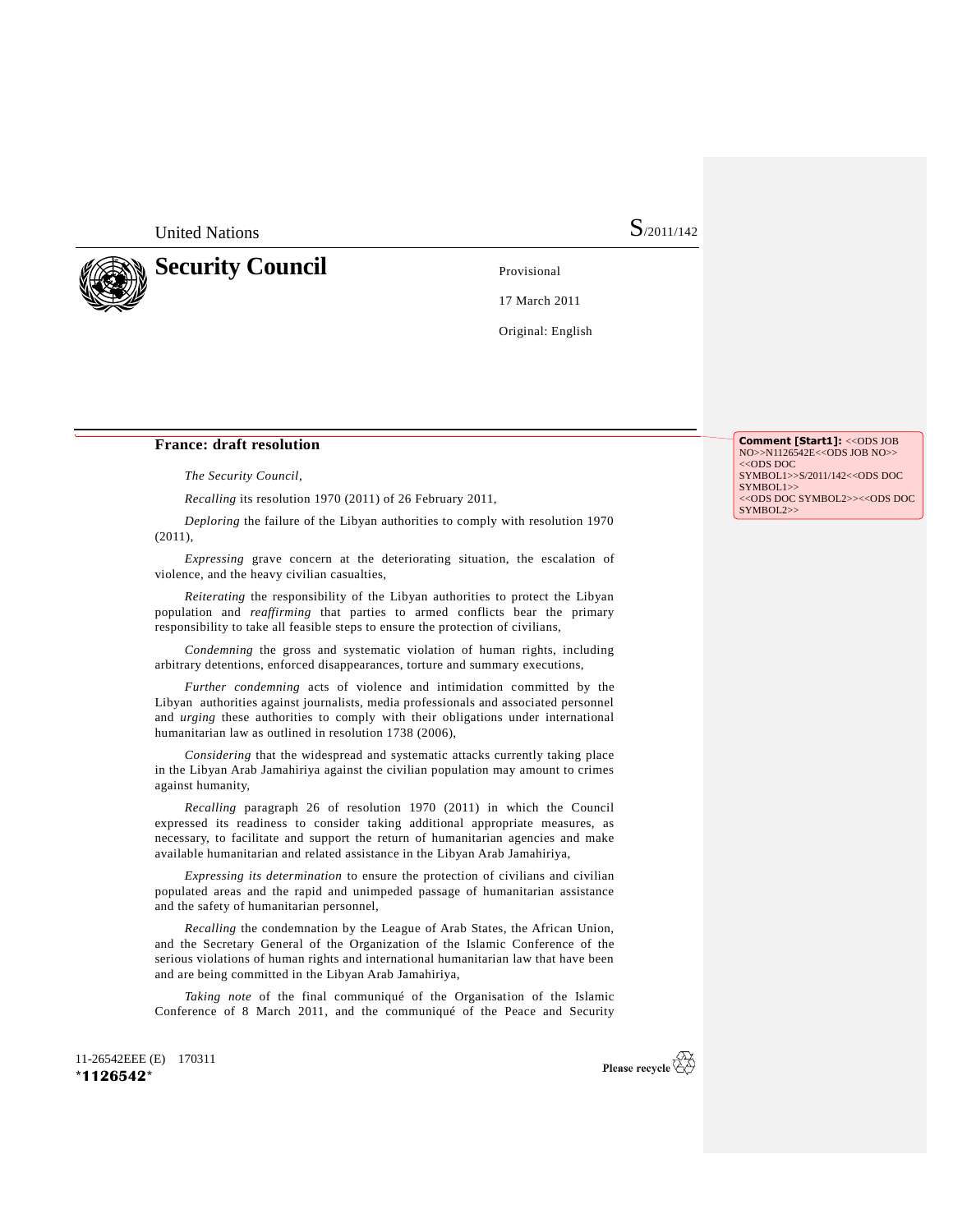Council of the African Union of 10 March 2011 which established an ad hoc High Level Committee on Libya,

*Taking note also* of the decision of the Council of the League of Arab States of 12 March 2011 to call for the imposition of a no-fly zone on Libyan military aviation, and to establish safe areas in places exposed to shelling as a precautionary measure that allows the protection of the Libyan people and foreign nationals residing in the Libyan Arab Jamahiriya,

*Taking note further* of the Secretary-General's call on 16 March 2011 for an immediate cease-fire,

*Recalling* its decision to refer the situation in the Libyan Arab Jamahiriya since 15 February 2011 to the Prosecutor of the International Criminal Court, and *stressing* that those responsible for or complicit in attacks targeting the civilian population, including aerial and naval attacks, must be held to account,

*Reiterating its concern* at the plight of refugees and foreign workers forced to flee the violence in the Libyan Arab Jamahiriya, *welcoming* the response of neighbouring States, in particular Tunisia and Egypt, to address the needs of those refugees and foreign workers, and *calling on* the international community to support those efforts,

*Deploring* the continuing use of mercenaries by the Libyan authorities,

*Considering* that the establishment of a ban on all flights in the airspace of the Libyan Arab Jamahiriya constitutes an important element for the protection of civilians as well as the safety of the delivery of humanitarian assistance and a decisive step for the cessation of hostilities in Libya,

*Expressing concern* also for the safety of foreign nationals and their rights in the Libyan Arab Jamahiriya,

*Welcoming* the appointment by the Secretary General of his Special Envoy to Libya, Mr Abdel-Elah Mohamed Al-Khatib and supporting his efforts to find a sustainable and peaceful solution to the crisis in the Libyan Arab Jamahiriya,

*Reaffirming* its strong commitment to the sovereignty, independence, territorial integrity and national unity of the Libyan Arab Jamahiriya,

*Determining* that the situation in the Libyan Arab Jamahiriya continues to constitute a threat to international peace and security,

*Acting* under Chapter VII of the Charter of the United Nations,

1. *Demands* the immediate establishment of a cease-fire and a complete end to violence and all attacks against, and abuses of, civilians;

2. *Stresses* the need to intensify efforts to find a solution to the crisis which responds to the legitimate demands of the Libyan people and *notes* the decisions of the Secretary-General to send his Special Envoy to Libya and of the Peace and Security Council of the African Union to send its ad hoc High Level Committee to Libya with the aim of facilitating dialogue to lead to the political reforms necessary to find a peaceful and sustainable solution;

3. *Demands* that the Libyan authorities comply with their obligations under international law, including international humanitarian law, human rights and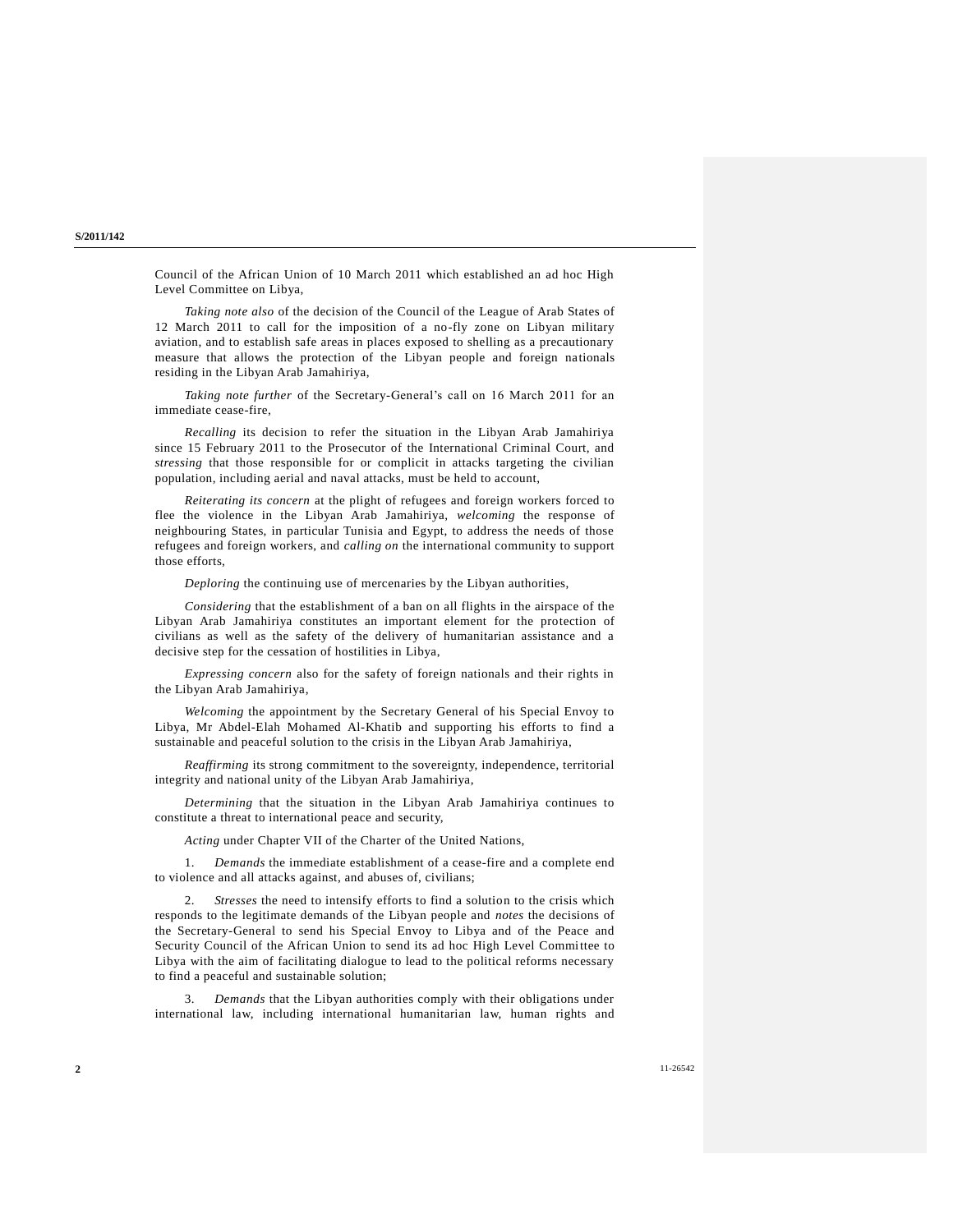refugee law and take all measures to protect civilians and meet their basic needs, and to ensure the rapid and unimpeded passage of humanitarian assistance;

#### **Protection of civilians**

4. *Authorizes* Member States that have notified the Secretary-General, acting nationally or through regional organizations or arrangements, and acting in cooperation with the Secretary-General, to take all necessary measures, notwithstanding paragraph 9 of resolution 1970 (2011), to protect civilians and civilian populated areas under threat of attack in the Libyan Arab Jamahiriya, including Benghazi, while excluding a foreign occupation force of any form on any part of Libyan territory, and *requests* the Member States concerned to inform the Secretary-General immediately of the measures they take pursuant to the authorization conferred by this paragraph which shall be immediately reported to the Security Council;

5. *Recognizes* the important role of the League of Arab States in matters relating to the maintenance of international peace and security in the region, and bearing in mind Chapter VIII of the Charter of the United Nations, requests the Member States of the League of Arab States to cooperate with other Member States in the implementation of paragraph 4;

#### **No Fly Zone**

6. *Decides* to establish a ban on all flights in the airspace of the Libyan Arab Jamahiriya in order to help protect civilians;

7. *Decides further* that the ban imposed by paragraph 6 shall not apply to flights whose sole purpose is humanitarian, such as delivering or facilitating the delivery of assistance, including medical supplies, food, humanitarian workers and related assistance, or evacuating foreign nationals from the Libyan Arab Jamahiriya, nor shall it apply to flights authorised by paragraphs 4 or 8, nor other flights which are deemed necessary by States acting under the authorisation conferred in paragraph 8 to be for the benefit of the Libyan people, and that these flights shall be coordinated with any mechanism established under paragraph 8;

8. *Authorizes* Member States that have notified the Secretary-General and the Secretary-General of the League of Arab States, acting nationally or through regional organizations or arrangements, to take all necessary measures to enforce compliance with the ban on flights imposed by paragraph 6 above, as necessary, and *requests* the States concerned in cooperation with the League of Arab States to coordinate closely with the Secretary General on the measures they are taking to implement this ban, including by establishing an appropriate mechanism for implementing the provisions of paragraphs 6 and 7 above,

9. *Calls upon* all Member States, acting nationally or through regional organizations or arrangements, to provide assistance, including any necessary overflight approvals, for the purposes of implementing paragraphs 4, 6, 7 and 8 above;

10. *Requests* the Member States concerned to coordinate closely with each other and the Secretary-General on the measures they are taking to implement paragraphs 4, 6, 7 and 8 above, including practical measures for the monitoring and approval of authorised humanitarian or evacuation flights;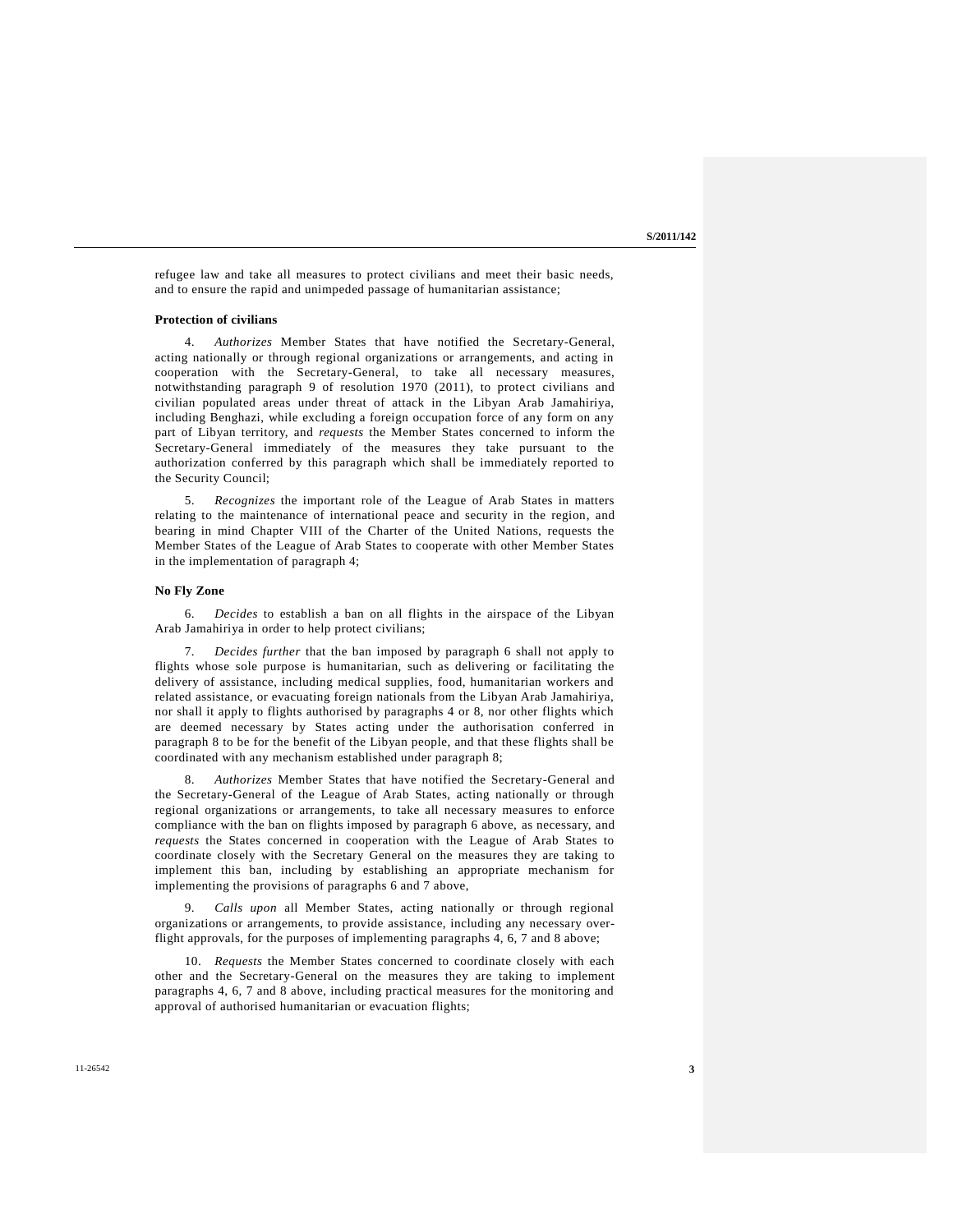11. *Decides* that the Member States concerned shall inform the Secretary-General and the Secretary-General of the League of Arab States immediately of measures taken in exercise of the authority conferred by paragraph 8 above, including to supply a concept of operations;

12. *Requests* the Secretary-General to inform the Council immediately of any actions taken by the Member States concerned in exercise of the authority conferred by paragraph 8 above and to report to the Council within 7 days and every month thereafter on the implementation of this resolution, including information on any violations of the flight ban imposed by paragraph 6 above;

#### **Enforcement of the arms embargo**

13. *Decides that* paragraph 11 of resolution 1970 (2011) shall be replaced by the following paragraph : "Calls upon all Member States, in particular States of the region, acting nationally or through regional organisations or arrangements, in order to ensure strict implementation of the arms embargo established by paragraphs 9 and 10 of resolution 1970 (2011), to inspect in their territory, including seaports and airports, and on the high seas, vessels and aircraft bound to or from the Libyan Arab Jamahiriya, if the State concerned has information that provides reasonable grounds to believe that the cargo contains items the supply, sale, transfer or export of which is prohibited by paragraphs 9 or 10 of resolution 1970 (2011) as modified by this resolution, including the provision of armed mercenary personnel, *calls upon* all flag States of such vessels and aircraft to cooperate with such inspections and authorises Member States to use all measures commensurate to the specific circumstances to carry out such inspections";

14. *Requests* Member States which are taking action under paragraph 13 above on the high seas to coordinate closely with each other and the Secretary-General and *further requests* the States concerned to inform the Secretary-General and the Committee established pursuant to paragraph 24 of resolution 1970 (2011) ("the Committee") immediately of measures taken in the exercise of the authority conferred by paragraph 13 above;

15. *Requires* any Member State whether acting nationally or through regional organisations or arrangements, when it undertakes an inspection pursuant to paragraph 13 above, to submit promptly an initial written report to the Committee containing, in particular, explanation of the grounds for the inspection, the results of such inspection, and whether or not cooperation was provided, and, if prohibited items for transfer are found, further requires such Member States to submit to the Committee, at a later stage, a subsequent written report containing relevant details on the inspection, seizure, and disposal, and relevant details of the transfer, including a description of the items, their origin and intended destination, if this information is not in the initial report;

16. *Deplores* the continuing flows of mercenaries into the Libyan Arab Jamahiriya and *calls upon* all Member States to comply strictly with their obligations under paragraph 9 of resolution 1970 (2011) to prevent the provision of armed mercenary personnel to the Libyan Arab Jamahiriya;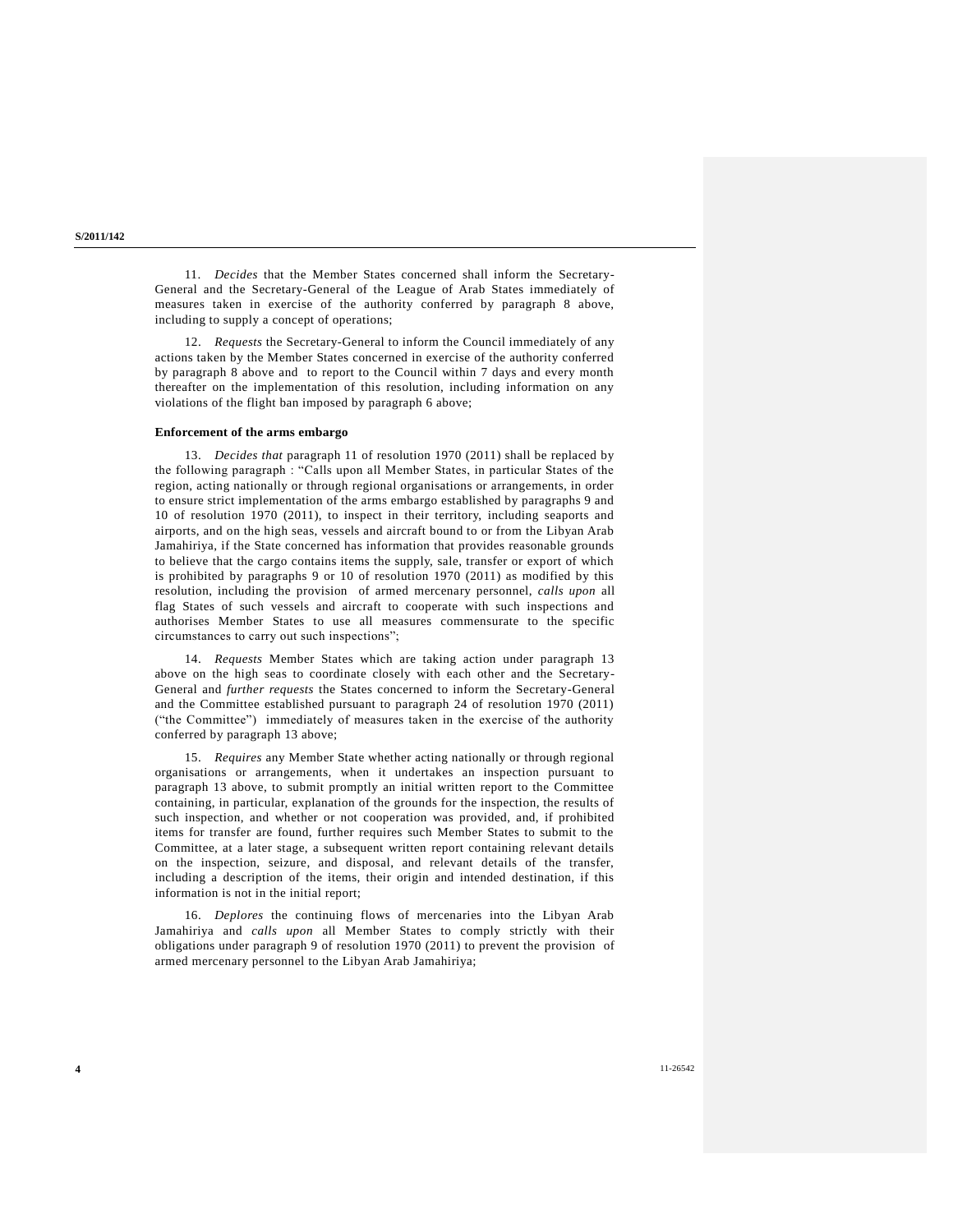#### **Ban on flights**

17. *Decides* that all States shall deny permission to any aircraft registered in the Libyan Arab Jamahiriya or owned or operated by Libyan nationals or companies to take off from, land in or overfly their territory unless the particular flight has been approved in advance by the Committee, or in the case of an emergency landing;

18. *Decides that* all States shall deny permission to any aircraft to take off from, land in or overfly their territory, if they have information that provides reasonable grounds to believe that the aircraft contains items the supply, sale, transfer, or export of which is prohibited by paragraphs 9 and 10 of resolution 1970 (2011) as modified by this resolution, including the provision of armed mercenary personnel, except in the case of an emergency landing;

#### **Asset freeze**

19. *Decides* that the asset freeze imposed by paragraph 17, 19, 20 and 21 of resolution 1970 (2011) shall apply to all funds, other financial assets and economic resources which are on their territories, which are owned or controlled, directly or indirectly, by the Libyan authorities, as designated by the Committee, or by individuals or entities acting on their behalf or at their direction, or by entities owned or controlled by them, as designated by the Committee, and *decides further* that all States shall ensure that any funds, financial assets or economic resources are prevented from being made available by their nationals or by any individuals or entities within their territories, to or for the benefit of the Libyan authorities, as designated by the Committee, or individuals or entities acting on their behalf or at their direction, or entities owned or controlled by them, as designated by the Committee, and directs the Committee to designate such Libyan authorities, individuals or entities within 30 days of the date of the adoption of this resolution and as appropriate thereafter;

20. *Affirms* its determination to ensure that assets frozen pursuant to paragraph 17 of resolution 1970 (2011) shall, at a later stage, as soon as possible be made available to and for the benefit of the people of the Libyan Arab Jamahiriya;

21. *Decides* that all States shall require their nationals, persons subject to their jurisdiction and firms incorporated in their territory or subject to their jurisdiction to exercise vigilance when doing business with entities incorporated in the Libyan Arab Jamahiriya or subject to its jurisdiction, and any individuals or entities acting on their behalf or at their direction, and entities owned or controlled by them, if the States have information that provides reasonable grounds to believe that such business could contribute to violence and use of force against civilians;

### **Designations**

22. *Decides* that the individuals listed in Annex I shall be subject to the travel restrictions imposed in paragraphs 15 and 16 of resolution 1970 (2011), and *decides* further that the individuals and entities listed in Annex II shall be subject to the asset freeze imposed in paragraphs 17, 19, 20 and 21 of resolution 1970 (2011);

23. *Decides* that the measures specified in paragraphs 15, 16, 17, 19, 20 and 21 of resolution 1970 (2011) shall apply also to individuals and entities determined by the Council or the Committee to have violated the provisions of resolution 1970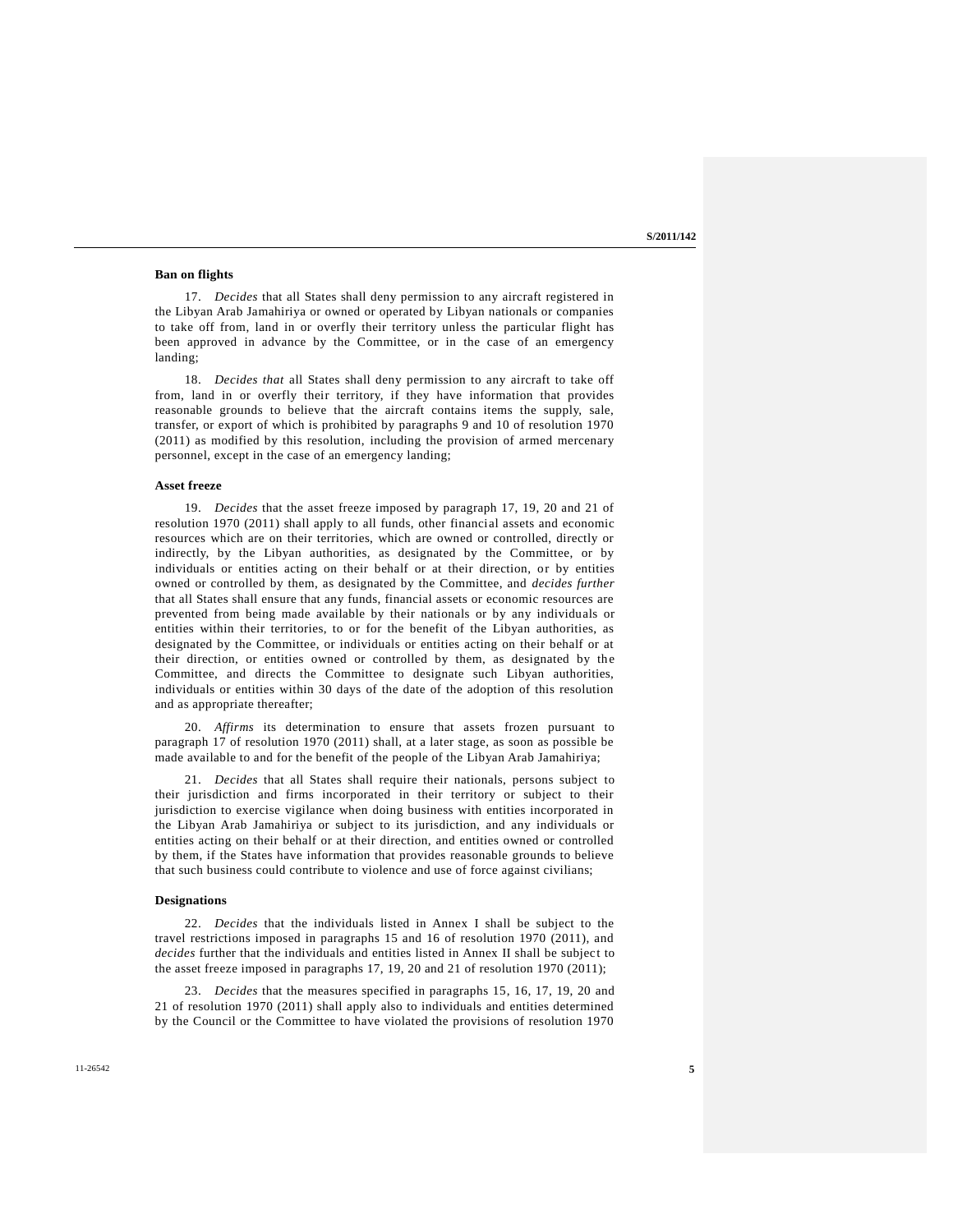(2011), particularly paragraphs 9 and 10 thereof, or to have assisted others in doing so;

#### **Panel of Experts**

24. *Requests* the Secretary-General to create for an initial period of one year, in consultation with the Committee, a group of up to eight experts ("Panel of Experts"), under the direction of the Committee to carry out the following tasks:

(a) Assist the Committee in carrying out its mandate as specified in paragraph 24 of resolution 1970 (2011) and this resolution;

(b) Gather, examine and analyse information from States, relevant United Nations bodies, regional organisations and other interested parties regarding the implementation of the measures decided in resolution 1970 (2011) and this resolution, in particular incidents of non-compliance;

(c) Make recommendations on actions the Council, or the Committee or State, may consider to improve implementation of the relevant measures;

(d) Provide to the Council an interim report on its work no later than 90 days after the Panel's appointment, and a final report to the Council no later than 30 days prior to the termination of its mandate with its findings and recommendations;

25. *Urges* all States, relevant United Nations bodies and other interested parties, to cooperate fully with the Committee and the Panel of Experts, in particular by supplying any information at their disposal on the implementation of the measures decided in resolution 1970 (2011) and this resolution, in particular incidents of non-compliance;

26. *Decides* that the mandate of the Committee as set out in paragraph 24 of resolution 1970 (2011) shall also apply to the measures decided in this resolution;

27. *Decides* that all States, including the Libyan Arab Jamahiriya, shall take the necessary measures to ensure that no claim shall lie at the instance of the Libyan authorities, or of any person or body in the Libyan Arab Jamahiriya, or of any person claiming through or for the benefit of any such person or body, in connection with any contract or other transaction where its performance was affected by reason of the measures taken by the Security Council in resolution 1970 (2011), this resolution and related resolutions;

28. *Reaffirms* its intention to keep the actions of the Libyan authorities under continuous review and underlines its readiness to review at any time the measures imposed by this resolution and resolution 1970 (2011), including by strengthening, suspending or lifting those measures, as appropriate, based on compliance by the Libyan authorities with this resolution and resolution 1970 (2011).

29. *Decides* to remain actively seized of the matter.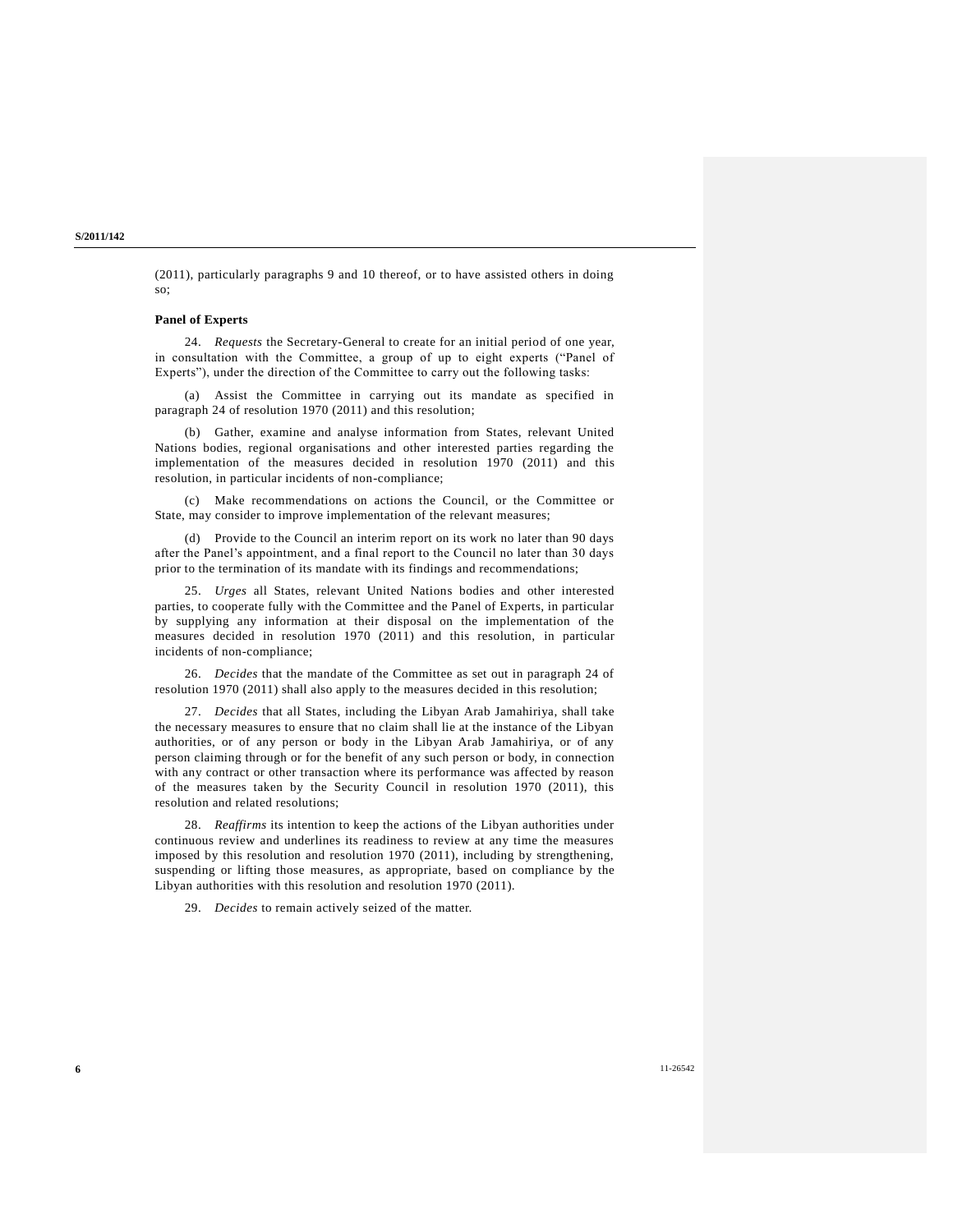## **S/2011/142**

#### *Number Name Justification Identifiers* **Annex I: Travel Ban** 1 QUREN SALIH QUREN AL QADHAFI Libyan Ambassador to Chad. Has left Chad for Sabha. Involved directly in recruiting and coordinating mercenaries for the regime. 2 Colonel AMID HUSAIN AL KUNI Governor of Ghat (South Libya). Directly involved in recruiting mercenaries. *Number Name Justification Identifiers* **Annex II: Asset Freeze** 1 Dorda, Abu Zayd Umar Position: Director, External Security Organisation 2 Jabir, Major General Abu Bakr Yunis Position: Defence Minister **Title**: Major General **DOB**: --/-- /1952. **POB**: Jalo, Libya 3 Matuq, Matuq Mohammed Position: Secretary for Utilities DOB: --/--/1956. POB: Khoms 4 Qadhafi, Mohammed Muammar Son of Muammar Qadhafi. Closeness of association with regime **DOB**: --/--/1970. **POB**: Tripoli, Libya 5 Qadhafi, Saadi Commander Special Forces. Son of Muammar Qadhafi. Closeness of association with regime. Command of military units involved in repression of demonstrations **DOB**: 25/05/1973. **POB**: Tripoli, Libya 6 Qadhafi, Saif al-Arab Son of Muammar Qadhafi. Closeness of association with regime **DOB**: --/--/1982. **POB**: Tripoli, Libya 7 Al-Senussi, Colonel Abdullah Position: Director Military Intelligence **Title**: Colonel **DOB**: --/--/1949. POB: Sudan **Entities** 1 Central Bank of Libya Under control of Muammar Qadhafi and his family, and potential source of funding for his regime.

## **Libya: UNSCR proposed designations**

11-26542 **7**